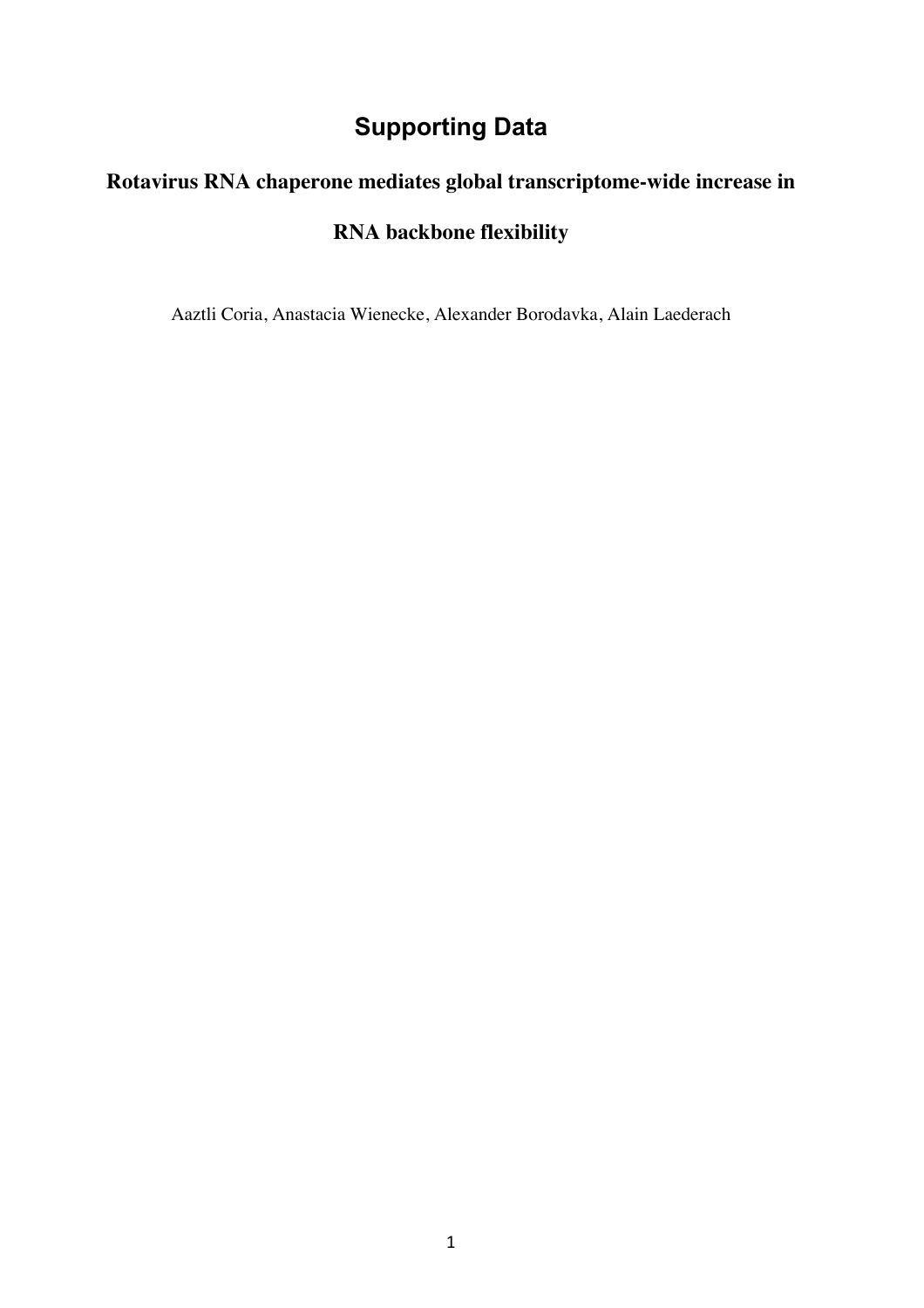

Sensitivity: 84.62% PPV: 66.84

Supplementary Figure S1. Rotavirus RNA templates used in this study and comparison of previously predicted segment 11 secondary structure with our experimentally validated segment 11 secondary structure. (A) In vitro synthesized RV segments 1-11. The RNAs were synthesized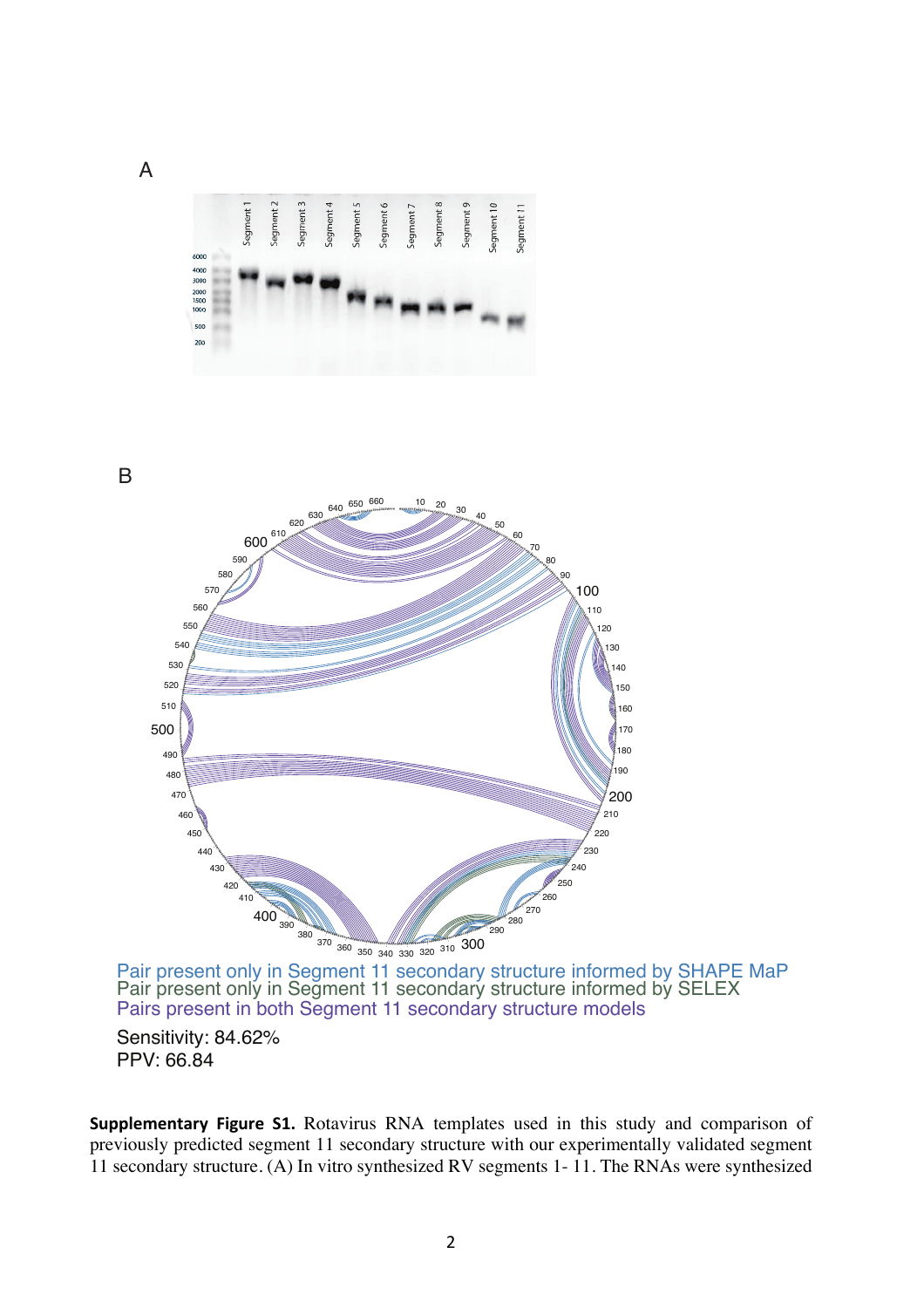from digested plasmid products, coding for RF segments (Materials and Methods). 1 μg of each RNA were resolved on a denaturing MOPS gel (1% agarose, 1X MOPS, 7.2% formaldehyde). These RNAs were then aliquoted, stored in -80, and used for the studies described in this paper. (B) Circle comparison of our SHAPE informed secondary structure diagram of Segment 11 and a SELEX informed segment 11 secondary structure prediction we previously proposed (Borodavka et al. 2017; Reuter and Mathews 2010). Individual lines in the circle represents a predicted base pair, base pairs in purple represent base pairs that both secondary structure models share, blue lines are base pairs only present in the SHAPE-MaP derived secondary structure we present here, and green lines represent base pairs in the SELEX informed secondary structure model. We found that both models were broadly similar with a PPV of 66.8% and sensitivity of 84.52%.



**Supplementary Figure S2.** BSA has no impact on Segment 11 secondary structure or mutation rates.

(A) Scatter plot comparing mutation rate of Segment 11 alone and Segment 11 and 20 μM NSP2, the data sets are identical as measured by the slope between the two data sets  $(1.0 \pm 0.001)$  and R<sup>2</sup>  $= 0.0.94$ . (B) Linear representation of the mutation rate data in the scatter plot across the Segment 11 transcript. Red represents the mutation rate of Segment 11 with 5NIA and 20 μM BSA, the blue line represents segment 11 alone, and the green line represents a replicate of Segment 11 alone. (C) Normalized SHAPE reactivities of the mutation rates shown in panel B. Top: SHAPE reactivity profile of Segment 11 RNA alone. Bottom: SHAPE reactivity profile of Segment 11 incubated with 20 μM NSP2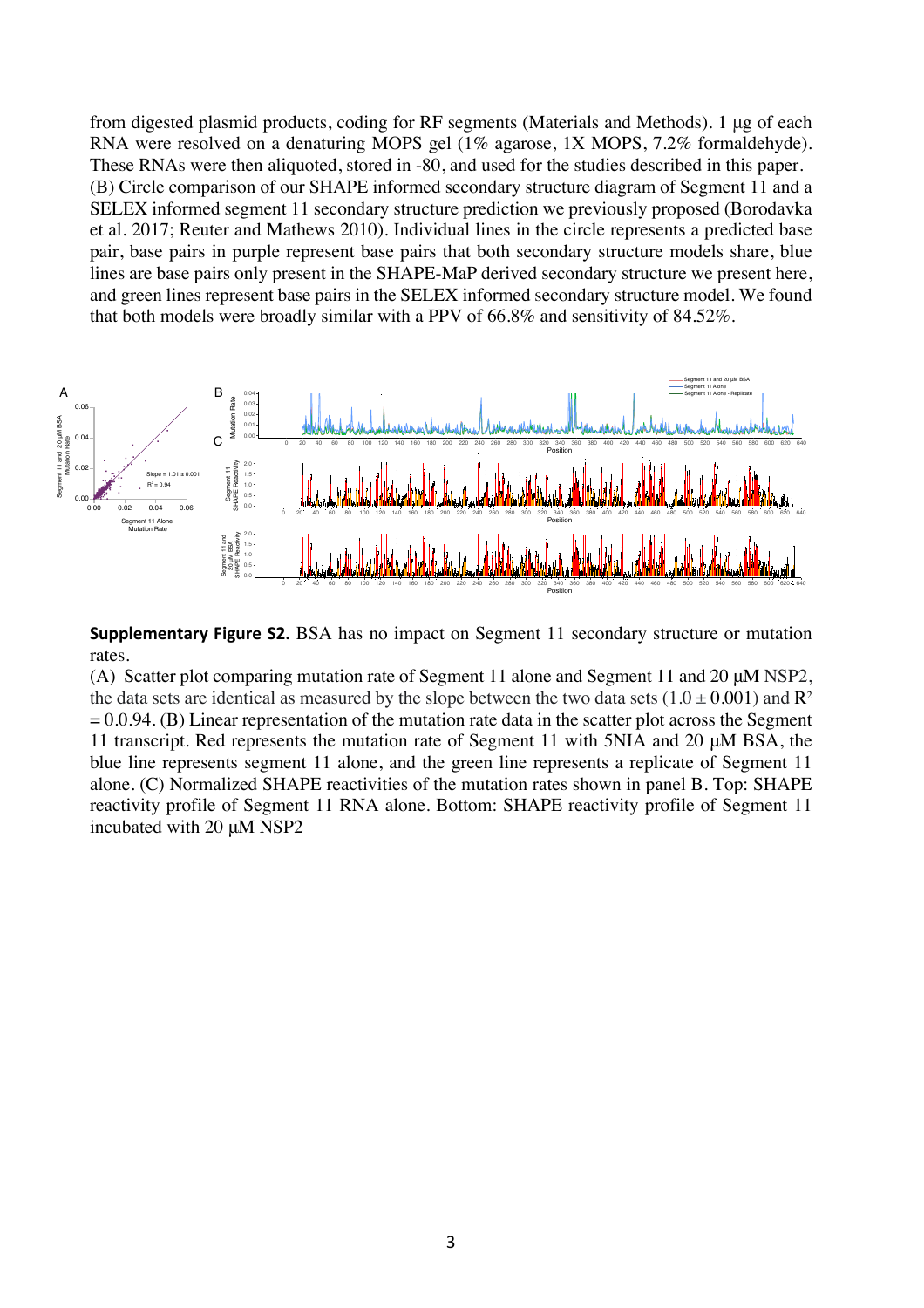

**Supplementary Figure S3.** Presence of RV RNAs doesn't significantly change segment mutation rate.

(A-D) Scatter plot comparing the mutation rate data of Segments 5, 6, 10, 11 alone (x axis) with the mutation rates of the same segments in the context of the entire transcriptome (y axis). The data sets are highly similar with slopes around 1 and high correlations  $\mathbb{R}^2$  close to 1.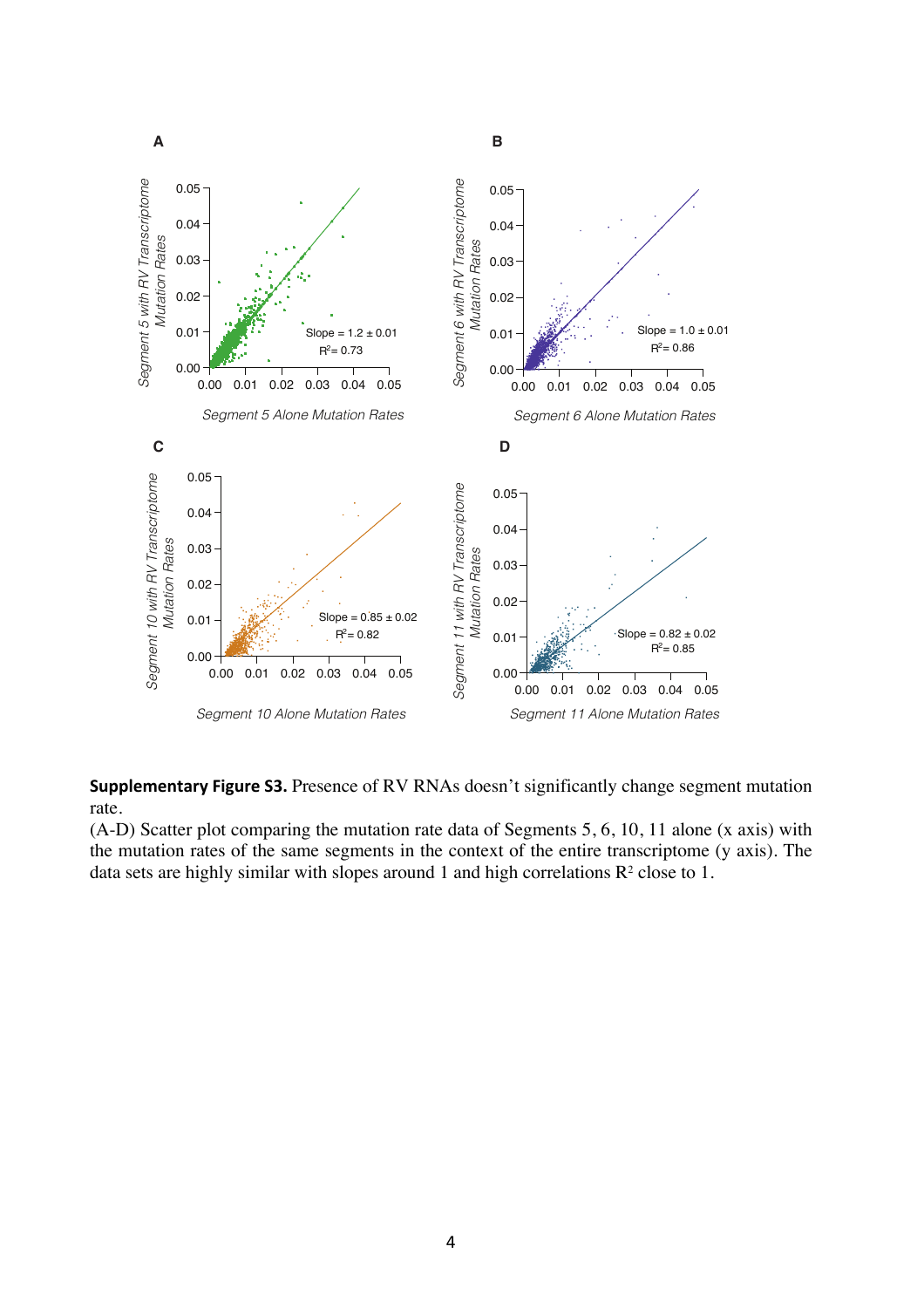

**Supplementary Figure S4.** NSP2 does not change Segment 5, 6, 10, and 11 DMS mutation rates. (A-D) Violin plots comparing distribution of DMS induced mutation rates of denoted RV segment when incubated in the presence of all RV Segments or in the presence of both all RV Segments and 20 μM NSP2. DMS methylates the Watson-Crick base-pairing edge of unpaired adenine and cytosine bases. Boxes represent the 25th/75th interquartile range, and medians are shown as central bands. Significance values were calculated using Kruskal-Wallis test ( $p < 0.05$ )